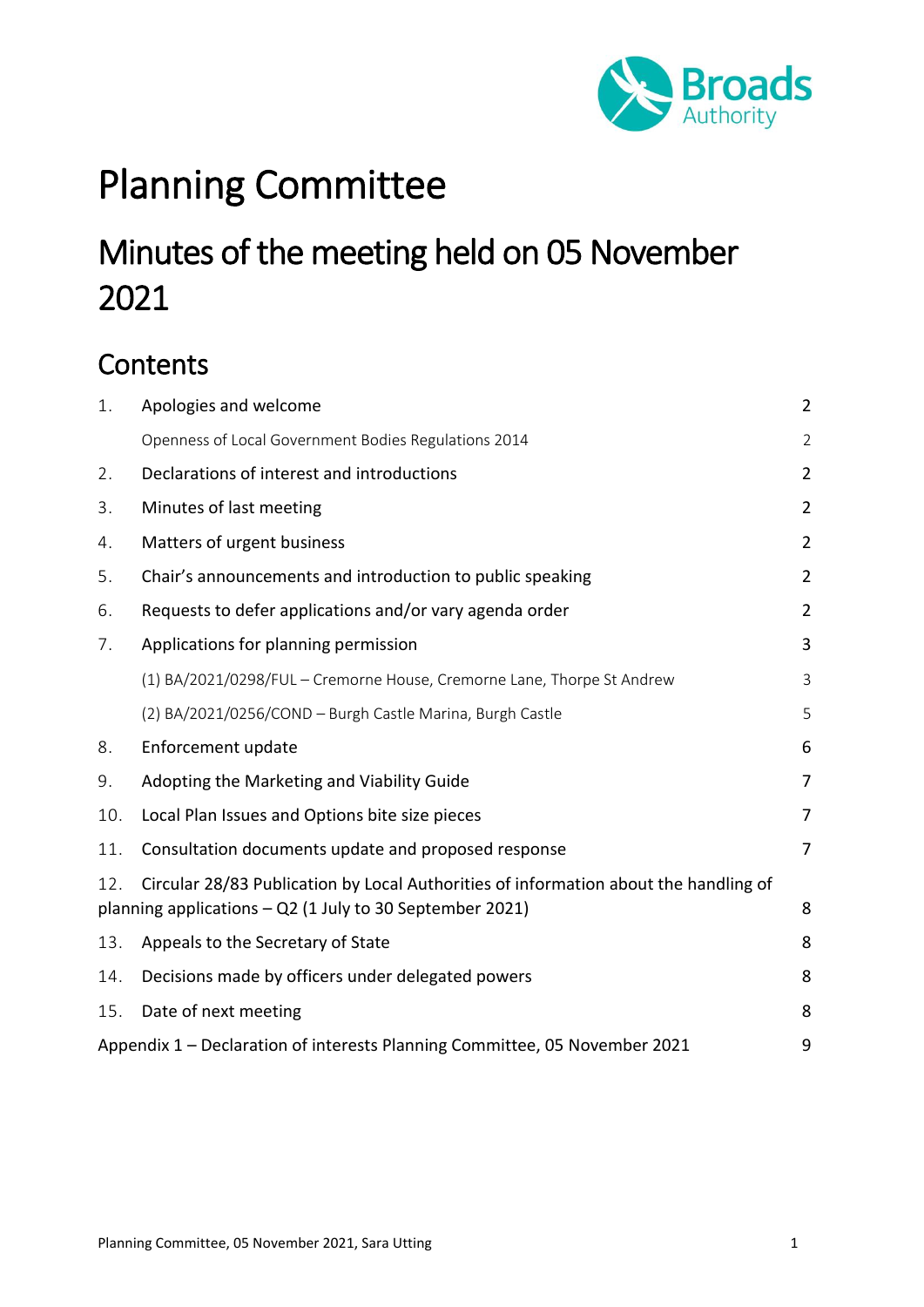#### Present

Tim Jickells – in the Chair, Harry Blathwayt, Stephen Bolt, Nigel Brennan, Bill Dickson, Andrée Gee, Gail Harris (items 1-8), Paul Hayden, James Knight, Leslie Mogford and Michael Scott

#### In attendance

Natalie Beal – Planning Policy Officer (items 9-11), Nigel Catherall – Planning Officer (item 7.1), Cheryl Peel – Senior Planning Officer, Calum Pollock – Planning Officer (item 7.2), Marie-Pierre Tighe – Director of Strategic Services and Sara Utting – Governance Officer

Steven Bell (solicitor) of Birketts attended for items 1-7

#### Members of the public in attendance who spoke

None

### <span id="page-1-0"></span>1. Apologies and welcome

The Chair welcomed everyone to the meeting.

**Apologies** were received from Vic Thomson, Melanie Vigo di Gallidoro and Fran Whymark

#### <span id="page-1-1"></span>Openness of Local Government Bodies Regulations 2014

The Chairman explained that the meeting was being audio-recorded. All recordings remained the copyright of the Broads Authority and anyone wishing to receive a copy of the recording should contact the Governance Team. The minutes remained the record of the meeting.

A representative from the Press advised that he would be recording the meeting.

### <span id="page-1-2"></span>2. Declarations of interest and introductions

Members provided their declarations of interest as set out in Appendix 1 to these minutes and in addition to those already registered.

### <span id="page-1-3"></span>3. Minutes of last meeting

The minutes of the meeting held on 8 October 2021 were approved as a correct record and signed by the Chairman.

# <span id="page-1-4"></span>4. Matters of urgent business

There were no items of urgent business.

### <span id="page-1-5"></span>5. Chair's announcements and introduction to public speaking

No members of the public had registered to speak.

### <span id="page-1-6"></span>6. Requests to defer applications and/or vary agenda order

No requests to defer or vary the order of the agenda had been received.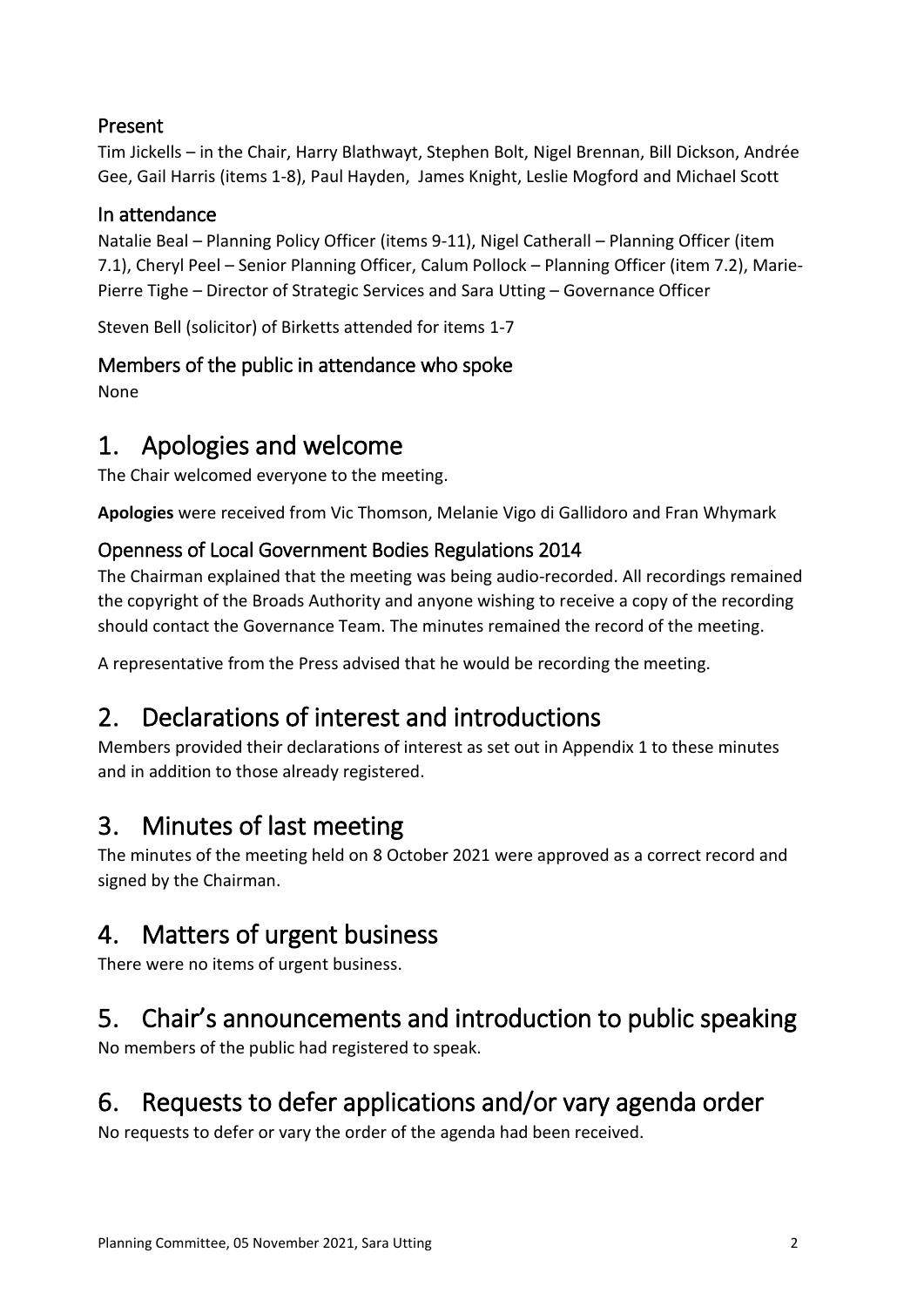# <span id="page-2-0"></span>7. Applications for planning permission

The Committee considered the following applications submitted under the Town and Country Planning Act 1990 (also having regard to Human Rights), and reached the decisions set out below. Acting under its delegated powers, the Committee authorised the immediate implementation of the decisions.

The following minutes relate to additional matters of information or detailed matters of policy not already covered in the officer's report, which were given additional attention.

### <span id="page-2-1"></span>(1) BA/2021/0298/FUL – Cremorne House, Cremorne Lane, Thorpe St Andrew **Change of use from dwelling house (C3) to residential care home (C2) with minor interior amendments**

#### **Applicant: Mr William Clark**

The Planning Officer (PO) provided a detailed presentation on the application for the change of use from dwelling-house (C3) to a residential care home (C2) for up to six residents and for minor interior amendments to the dwelling at Cremorne House, Cremorne Lane in Thorpe St Andrew. He advised the meeting that the application was not retrospective, which was incorrectly stated in the report (para 6.1) and that two new representations had been received since the report had been published, from nearby residents relating to parking and highways concerns but these did not raise any new planning issues not already addressed. The agent had subsequently confirmed that family visits would be pre-organised only and, under normal circumstances, would be a maximum of one parent per week in total, per property. The application was before the committee because it was a departure from the Local Plan, as the site was outside a defined development boundary. In addition, the PO advised that the departure advertisement in the local Press did not expire until 11 November and consequently the officer recommendation needed to be amended accordingly, to delegate authority to the Head of Planning to approve, subject to no new material considerations of significant weight arising from the consultation and subject to conditions.

In assessing the application, the PO addressed the key issues of: the principle of development; impact on amenity of neighbouring residents, and highway considerations.

In response to a question on the amount of available car parking on site, the PO advised that there was a four-bay garage and three car parking spaces, plus additional space available, and so he considered that the site could accommodate at least nine cars.

As the agent was unable to attend, the Senior Planning Officer read out his statement on his behalf, as follows:

"The proposal is for the change of a dwelling (C3) to a to residential care home (C2) for up to six residents with no live-in staff. It is accepted that the final decision is to be made by the Planning Committee due to the proposal representing a departure from the Local Plan, but we have provided all the necessary justification to support the development which has resulted in a recommendation for approval today from Nigel Catherall the Planning Case Officer and his Team Leader. The applicant is Teddy Clark Ltd, and the care provider is Cascade Care Ltd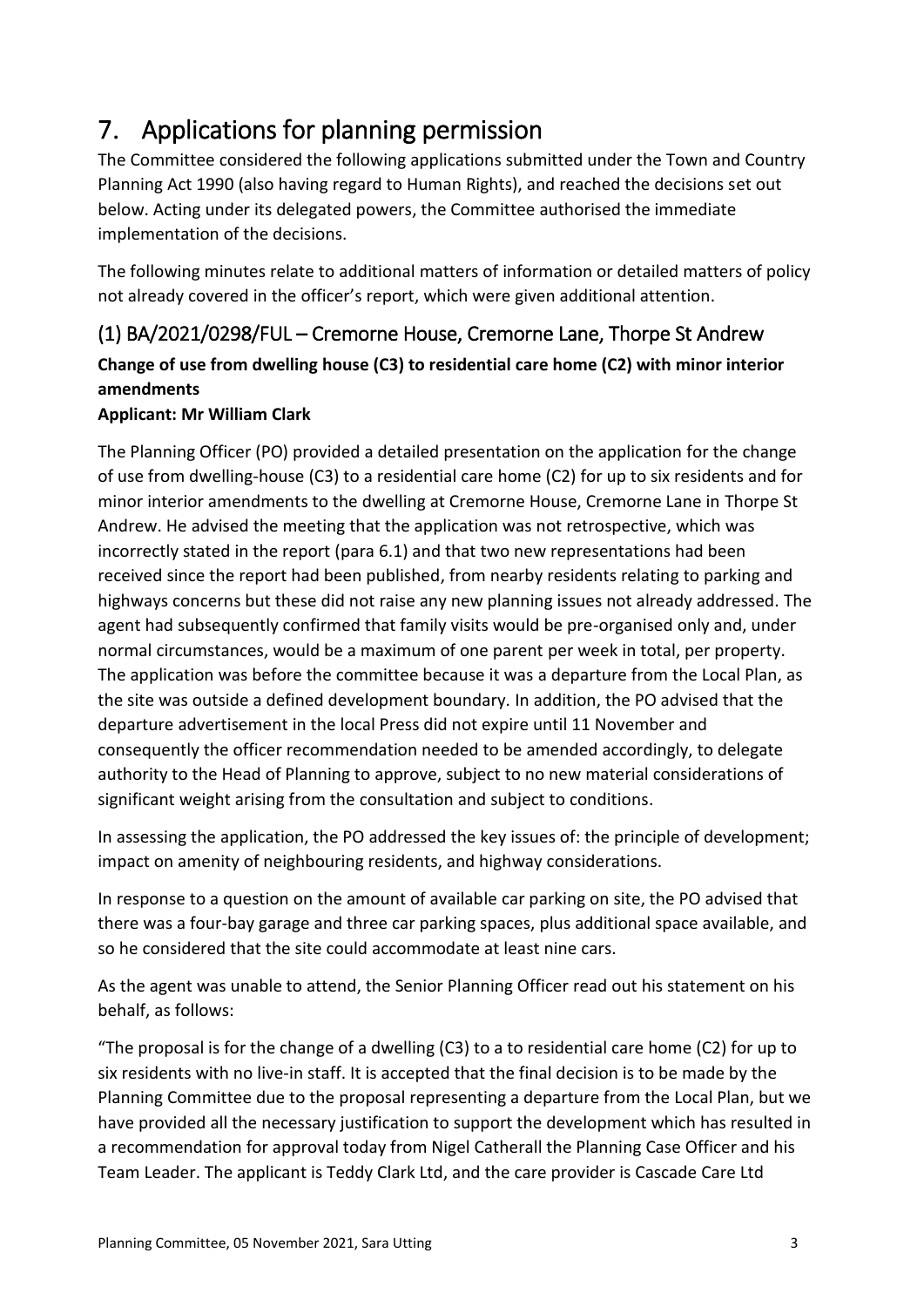whose operation 'supports people living with autism, mental health conditions and learning difficulties and enables them to develop greater independence.' There is a clearly defined need for such accommodation and care in the East Anglia region and our supporting statement demonstrates a significant lack of facilities in the local area. Karen Joy, Senior Commissioning Manager for Learning Disabilities at Norfolk County Council, confirmed in an email to us that she fully supports this application as there is a clear demand for this new service and have in fact already identified people that would be able to benefit from this development which includes bringing people back into Norfolk from out of county placements. Policy DM41 relates to specialist housing and cites being close to services and facilities as important to provide benefits to residents, staff, and visitors. The application site is located in a well-established residential area, albeit out of the settlement boundary for Thorpe St Andrew, but is near the main road network to the north with regular bus services close by which reaffirms the sustainability credentials of the site. Given that the building is used as a large family dwelling, then the day-to-day activities to and from the site would not be noticeably different from the extant use. As the building is set within a generous plot and well away from the neighbouring residents, residential amenity would be unaffected by the proposal. In terms of access, the site has two points of access from Cremorne Lane and Frogs Hall Lane but the Highways Department have stated that Cremorne Lane should be used only which we are in agreement with. Aside from that, no objection has been raised. Given that there is a defined and established need for such a facility in the area and that the proposal meets the criterion set in Policy DM41, then we would hope that the Committee Members would provide their fullest support for such a development. Crucially, we have received no objections from any nearby residents, Council Departments or other consultees to the proposal which only adds weight to supporting this proposal. Based on this information, we respectfully request that the Change of Use application is approved. However, should there be any unexpected items that may prevent this application being granted approval today, I am available to be contacted immediately to resolve any concerns."

Members considered that the proposed use was acceptable in principle as it provided residential care in a largely residential setting. Whilst the site was outside of a defined development boundary and therefore, a departure from the Local Plan for the Broads Policy DM41, there were a number of considerations which weighed in favour of the proposal. The site was in an accessible location with good links to public transport and acceptable level of services. It was considered that sufficient information had been submitted to establish there was a local need for the proposed accommodation and there was not an undue concentration in the area. It was noted that the Highways Authority had not raised an objection, subject to conditions regarding the use of Cremorne Lane only for vehicular access.

In conclusion, it was considered that, whilst the development was not fully compliant with Policy DM41, in this instance other material planning considerations meant that, on balance, it was sustainable development and therefore acceptable and in accordance with Policies DM21 and DM23 of the Local Plan for the Broads.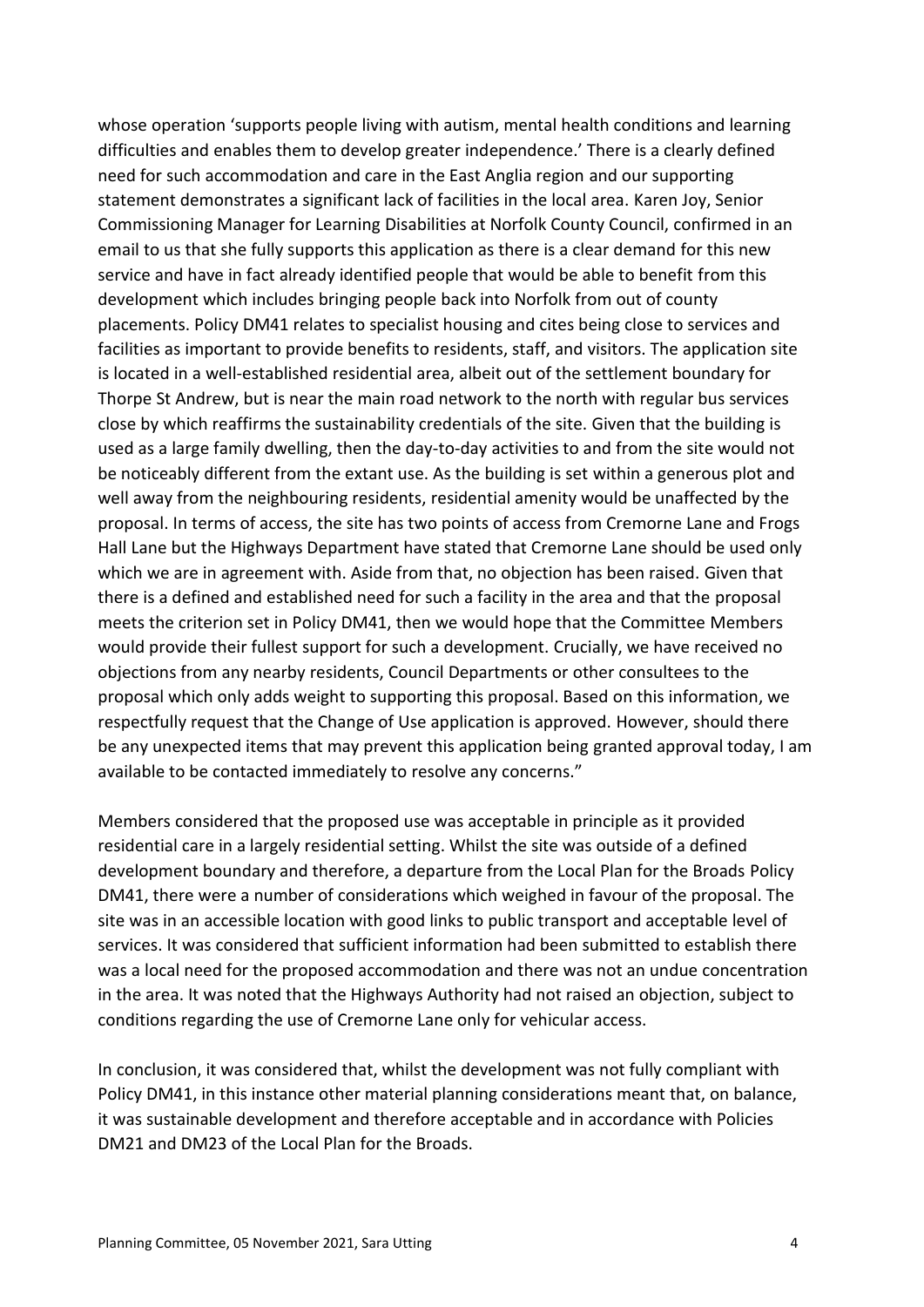Bill Dickson proposed, seconded by Andrée Gee, and

#### **It was resolved by 10 votes for and one abstention**

**To delegate authority to the Head of Planning to approve the application** subject to no new material considerations of significant weight arising from the consultation, and subject to conditions relating to: (i) time limit; (ii) in accordance with approved plans; (iii) use as care home only and no other C2 uses; (iv) vehicular access via Cremorne Lane only; (v) details of signs to advise no vehicular access via Frogs Hall Lane; (vi) publication material to refer to vehicular access via Cremorne Lane only; (vii) numbers of residents and staff, and the use of the parking areas in accordance with submitted information; (viii) access, on-site car parking, turning/waiting area provided prior to first use and (ix) no external lighting without written permission.

#### <span id="page-4-0"></span>(2) BA/2021/0256/COND – Burgh Castle Marina, Burgh Castle

#### **Variation of condition 1 of permission BA/2004/0820/HISTAP to allow holiday use during the period from 1 March to 14 February in any year Applicant: Island Meadow Parks**

The Planning Officer (PO) provided a detailed presentation on the application to vary condition 1 on planning permission BA/2004/0820/HISTAP which restricted the occupation of the accommodation at the Burgh Castle Marina holiday park for holiday purposes only and during the period 1 March to 31 January in any year. The proposal would allow the holiday park to operate during the period from 1 March to 14 February in any year.

In assessing the application, the PO addressed the key issues of: the principle of the development; the impact the proposed amendment would have on holiday accommodation and the impact it would have on amenity.

A member queried if the purpose of the application was to further more residential use, questioning what would be the tourism value of an additional two weeks in February, noting that the objections received all related to permanent use of the holiday accommodation. The PO acknowledged that a concern around permanent residential use was raised, but it was confirmed that the holiday park management company operated all their sites as tourism sites and therefore, it was not considered the purpose of this application was to make the accommodation residential, and consideration could only be given to what was being proposed.

In response to some members' concerns about ensuring the use of the accommodation was restricted to tourism only, the solicitor reminded the committee that the condition imposed on the original planning permission prevented residential use as it limited the use "for holiday purposes only". He added that the application for determination was a variation in the condition regarding the occupancy period and any other matters concerning the actual use of the accommodation would be an enforcement issue if there was a breach of that condition and it was expedient to take enforcement action.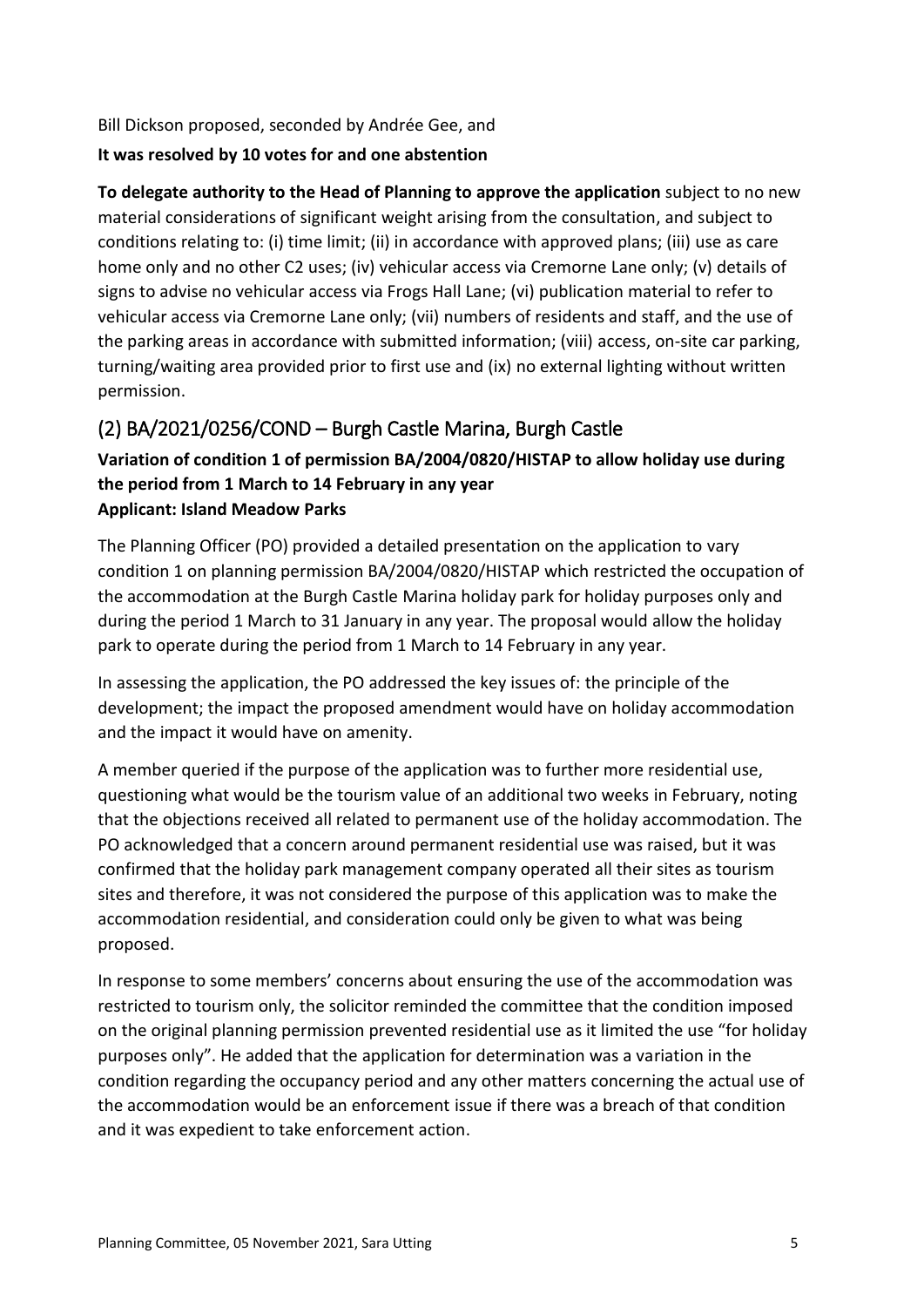The Senior Planning Officer informed members that, by way of background, officers had looked at the restrictions which applied to the other holiday accommodation sites surrounding the application site – these varied considerably from no restrictions on closure times; two months' closure in December and January, through to year round use but providing an occupant stays no more than 181 days.

A member referred to the increasing pressure for all year round holidays in the Gt Yarmouth area which led to an increased need for tourism accommodation throughout the year, including the winter months, as well as entertainment facilities. In his view, there was no reason to close the park down just for two weeks of the year as it could be controlled through the planning condition.

In response to a question on whether the enforcement team could investigate any potential enforcement issues if the planning application were to be approved, the Director of Strategic Services confirmed that, as part of the Authority's enforcement tasks, all holiday sites were inspected annually to ensure they were complying with occupancy conditions.

It was acknowledged that the Authority had inherited conditions imposed by local authorities when they had been the Local Planning Authority for the Broads Executive Area at the time, and there were many variations on how the holiday restrictions were formulated. It was suggested that the broader issue should be looked at in the future as part of the review of the Local Plan, taking into consideration the impact on local services and the possibility of people living in sub-standard accommodation etc.

In conclusion, it was considered that the variation would protect existing tourism uses, whilst ensuring the site remained closed for two weeks of any year and would not have a detrimental impact on amenity and therefore, was in accordance with Policies DM21, DM29 and DM30 of the Local Plan for the Broads. Members had some sympathy with the issues raised by the public and parish / district councillors but these were not considered to be material in the determination of this planning application, as they related to enforcement matters.

Leslie Mogford proposed, seconded by Stephen Bolt, and

#### **It was resolved by 10 votes for and one abstention**

**To approve the application** subject to the following condition:

(i) The accommodation shall be used for holiday purposes only and may only be occupied during the period from 1 March to 14 February, in any year.

The Committee adjourned at 11.07am and reconvened at 11.15am.

### <span id="page-5-0"></span>8. Enforcement update

Members received an update report from the Senior Planning Officer on enforcement matters previously referred to the Committee.

(Andrée Gee left the meeting at this point)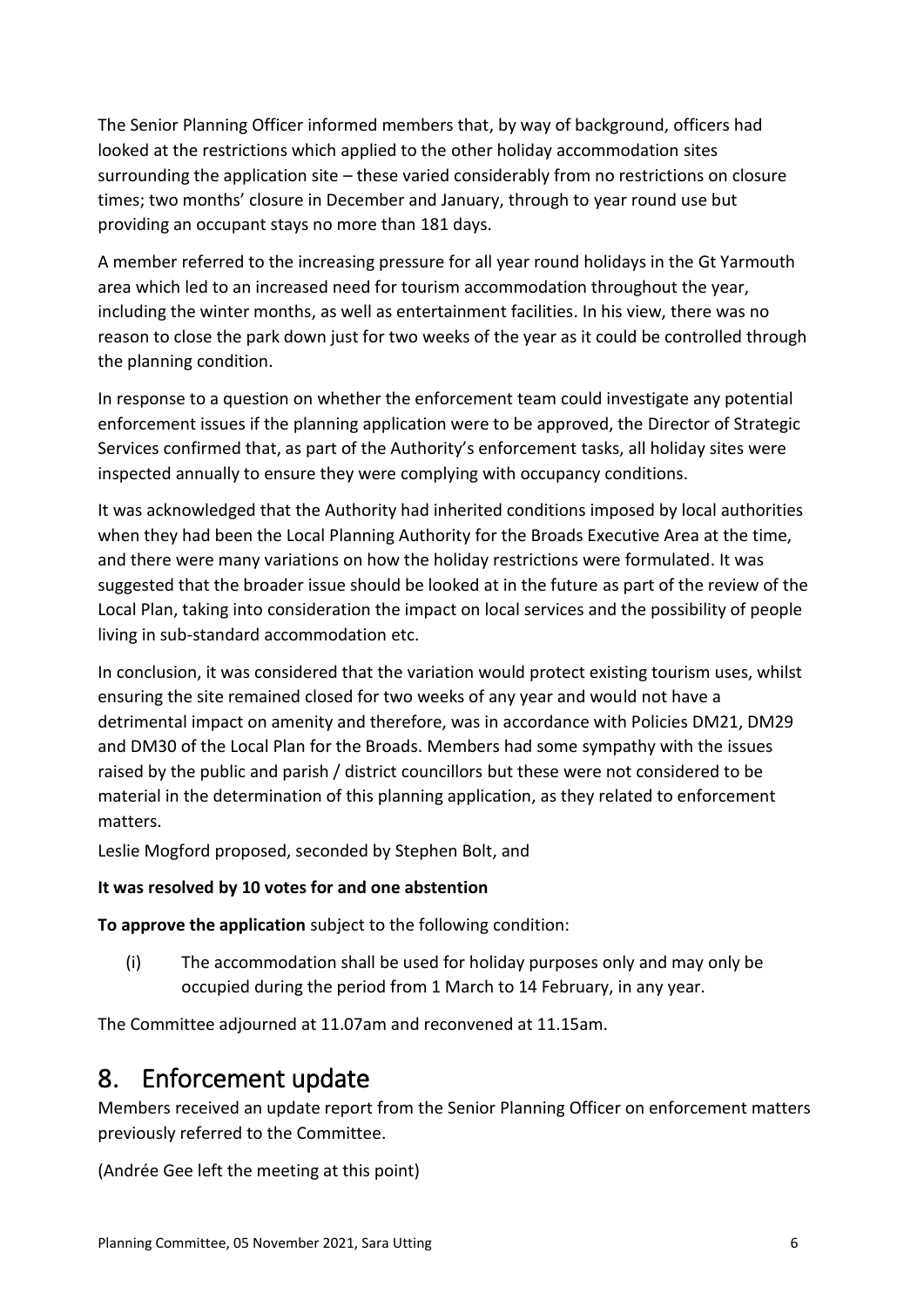# <span id="page-6-0"></span>9. Adopting the Marketing and Viability Guide

The Planning Policy Officer introduced the report, which proposed that the Marketing and Viability Guide be endorsed for adoption by the Authority. The Guide had been consulted on three times, most recently between July to September 2021.

(Andrée Gee returned to the meeting)

Harry Blathwayt proposed, seconded by Bill Dickson, and

**It was resolved by 9 votes for and one abstention (due to the member having left the room during the item) to recommend that the Broads Authority adopt the Marketing and Viability Guide.**

# <span id="page-6-1"></span>10. Local Plan Issues and Options bite size pieces

The Planning Policy Officer introduced the report, which provided members with a section of the emerging draft Issues and Options stage of the Local Plan, as part of the review of the Local Plan, and inviting members' thoughts and comments. The area covered was: trees, woodland, shrubs and bushes.

Members considered that the introductory text needed to be strengthened in terms of the navigation aspect, recognising the risk trees could pose to boaters by hanging branches etc, as well as reducing the wind available to power sail boats. In some circumstances, the "right tree in the right place" could actually mean no tree. The section needed to be furthered to say that some locations in the Broads may not be appropriate for trees and also refer to the need for maintenance, to deal with overhanging branches etc. along the river banks, and potentially their clearance.

It was also considered that the choice of species of tree being planted was important. Finally, the value of peat is a "carbon sink", so tree planting would not be appropriate or adequate in peatlands. This also needed to be included in the introductory text.

**The Committee's response on the trees, woodlands, hedges and shrubs section of the Issues and Options was noted.**

# <span id="page-6-2"></span>11. Consultation documents update and proposed response

The Planning Policy Officer (PPO) introduced the report, which provided a proposed response to a Regulation 14 consultation on the Bungay Neighbourhood Plan by Bungay Parish Council.

In response to a question on what would happen if the Parish Council ignored the fundamental point raised in the first bullet point (relating to the Design Guide), the PPO advised that she would need to make a firmer objection at the next stage, relating the issue to one of the basic conditions. However, the same consultant had been used on two or three other Neighbourhood Plans where this situation had happened and so they would recommend to the Town Council to take the correct approach. She added that this matter had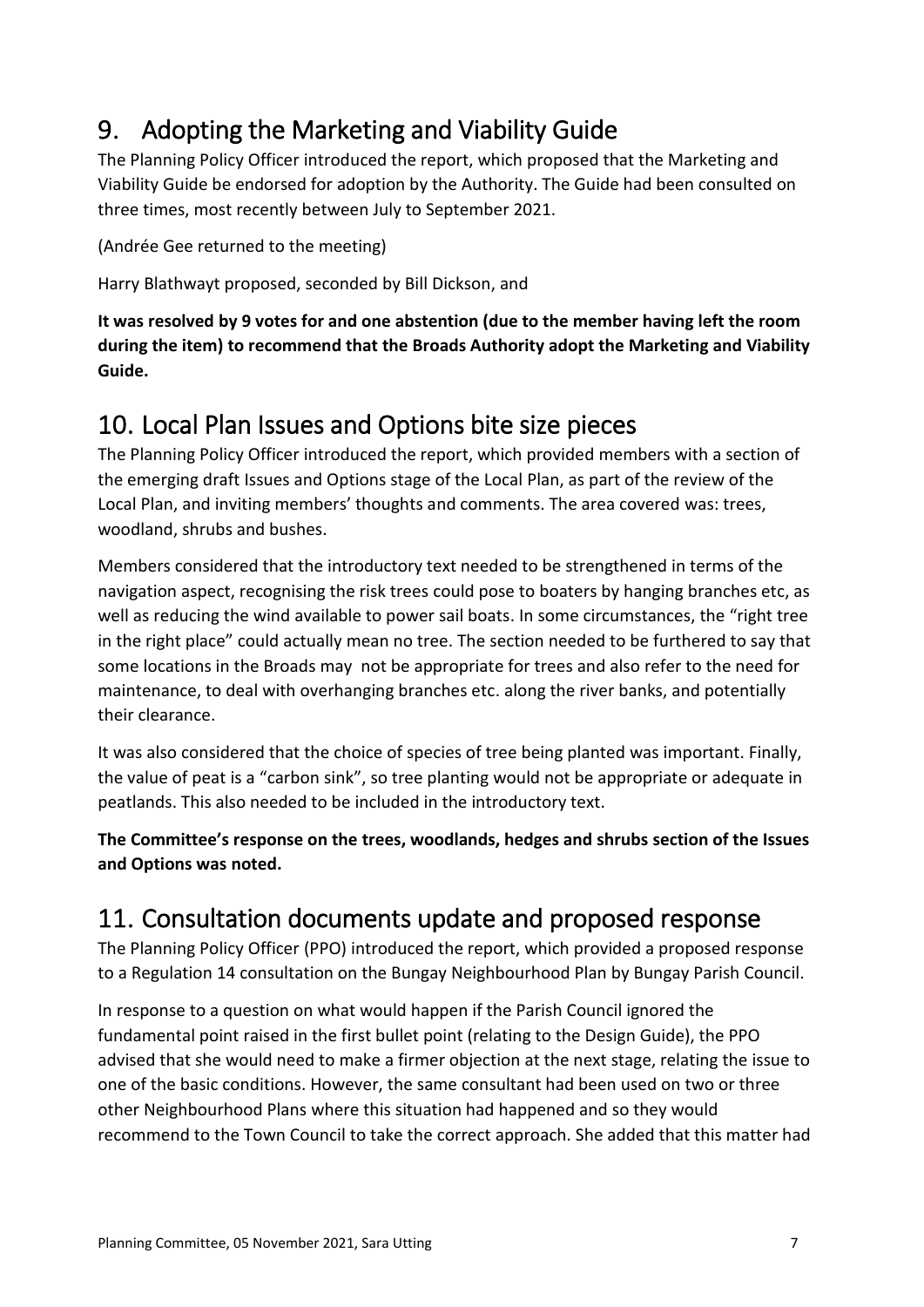been raised with Locality and AECOM consultants and it was expected that Design Guides currently being produced would have a better context for use by the Broads Authority.

**It was resolved by consensus to note the report and endorse the nature of the proposed responses.**

# <span id="page-7-0"></span>12. Circular 28/83 Publication by Local Authorities of information about the handling of planning applications – Q2 (1 July to 30 September 2021)

The Senior Planning Officer introduced the report, which provided the development control statistics for the quarter ending 30 September 2021. Key figures were in table 3, which showed that 100% of applications had been determined within national targets.

**The report was noted.**

### <span id="page-7-1"></span>13. Appeals to the Secretary of State

The Committee received a schedule of appeals to the Secretary of State since the last meeting. The Senior Planning Officer advised that a start dated had been received for Ye Olde Saddlery in Neatishead and the Authority's statement had to be submitted by the end of November.

### <span id="page-7-2"></span>14. Decisions made by officers under delegated powers

The Committee received a schedule of decisions made by officers under delegated powers from 27 September 2021 to 22 October 2021 and any Tree Preservation Orders confirmed within this period.

# <span id="page-7-3"></span>15. Date of next meeting

The next meeting of the Planning Committee would be on Friday 3 December 2021 at 10.00am at Yare House, 62- 64 Thorpe Road, Norwich.

The meeting ended at 11:42am

Signed by

Chairman